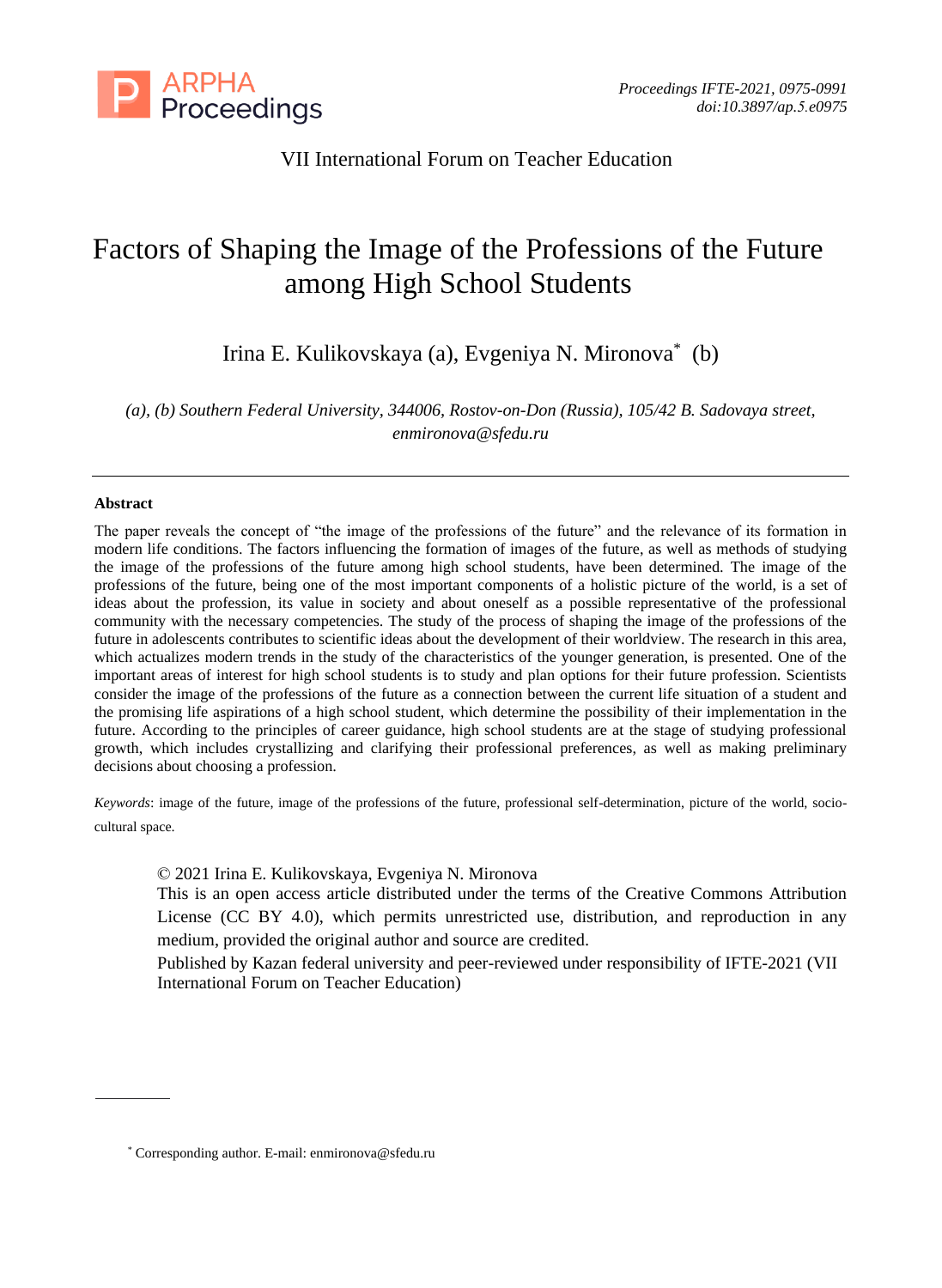#### **Introduction**

The concept of the image of the future is very multidimensional, it includes various ideas of a person about what can happen in a certain or indefinite period of time. That is why this phenomenon is considered by various sciences.

From the point of view of philosophy, the future is something that has not yet happened, a definite assumption, which, on the one hand, is based on the results of a person's life experience, on the other hand, it cannot be determined precisely, because nobody knows what circumstances can be expected in a minute or a year (Zheltikova I.V., 2020). The future, according to a philosophical definition, is a variable view of what might happen. A person assumes several different options, but most often they are general, not specified with specific details.

In philosophy, the future has two specific characteristics (Zheltikova I.V., 2020):

- eventfulness: the future presupposes the presence of certain events that must occur in a chronological and logical sequence;

- anthropological characteristic: the image of the future is formed in the present and is an assumption created by a person in consciousness or felt at the emotional (subconscious) level.

The image of the future consists of several components (Solntsev S.A., 2019):

1. Visual characteristics of events that may occur. The person imagines what will look like what is about to happen. This image includes certain faces, colors, objects, etc.

2. Sound characteristics of events: it is possible to imagine who and how will speak in the future, what kind of music can accompany it, what extraneous sounds may be present during events that are about to happen.

3. Emotional characteristics of events: this is an idea of how the person representing it will perceive the events that should happen in the future.

4. Other characteristics: for example, whether a person will experience physical pain, pleasure, illness, etc.

5. Consequences to which events presumably occurring in the future can lead. A person can not only imagine his future and imagine what it can lead to, whether it is positive or negative for his life path, whether it does not contradict his principles and moral laws in general.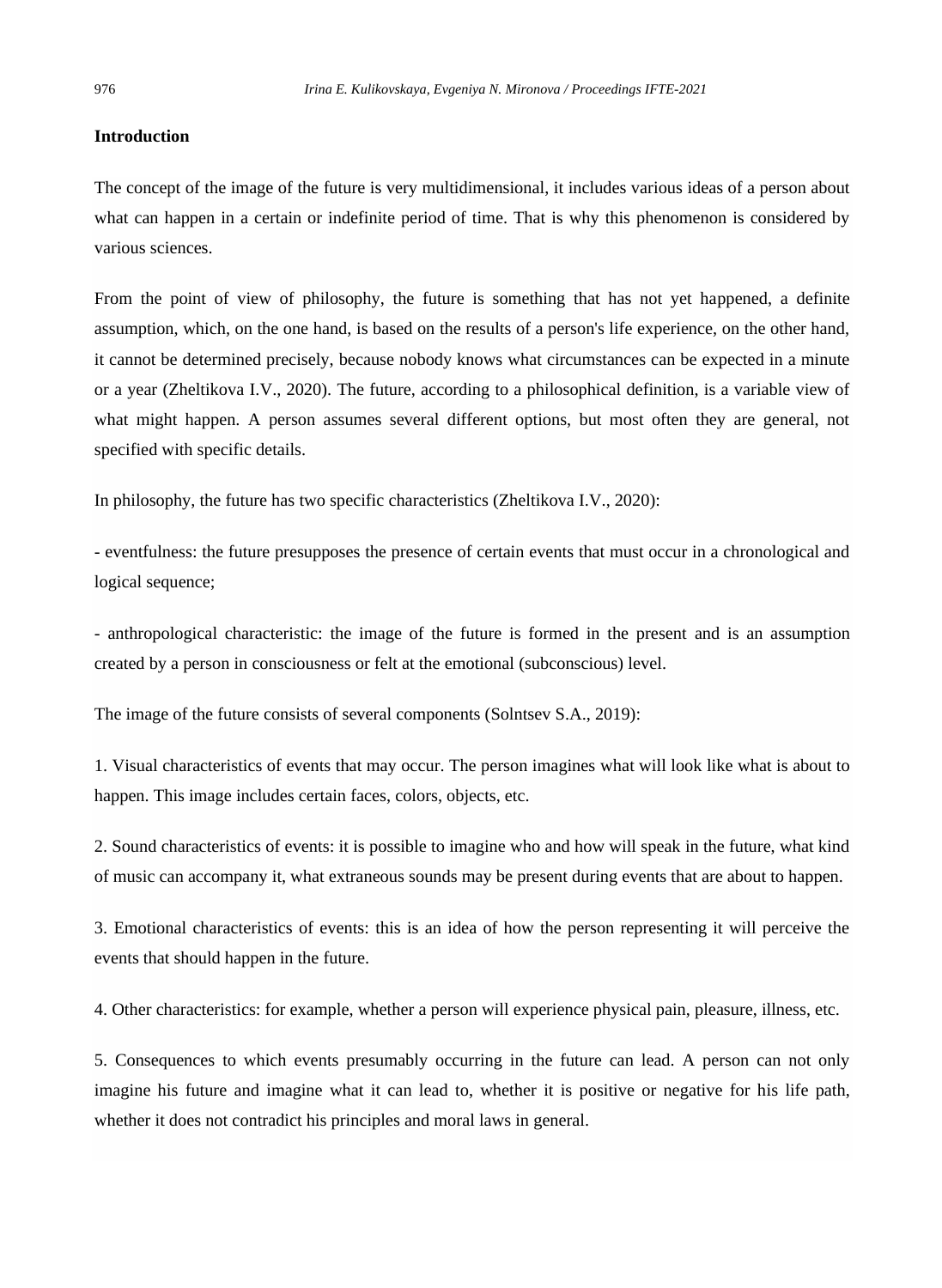All these characteristics are inseparable in the mind of a person thinking about the future and are rarely considered separately. The most interesting for a person is a complex image of the future, which makes it possible to plan, imagine and dream (Notin A.I., 2017).

From the point of view of psychology, the image of the future is considered as a result of human mental activity, in which a number of mental processes are involved (Mikhalskiy A.V., 2010). First of all, it is important to note that the basis of the image of the future is such mental processes as representation and imagination. A person imagines certain situations that were encountered in his life, and then the prognostic function of consciousness and imagination is turned on, when new elements are superimposed on the already existing images of the past and present, creating the image of the future.

It should be noted that a person who does not remember his past will not be able to build an image of the future, since memory is also involved in this process, which allows one to create certain standard ideas about possible events based on life experience (Petrova V.N., 2019). In the process of creating an image of the future, logical connections are formed between the events of the past and the present, the basic laws of life are determined in connection with the characteristics of the behavior and social situation of a person's life. This requires thinking. All created images are fixed verbally, with certain words, phrases and sentences. Therefore, we can talk about the importance of speech in creating an image of the future. All mental processes are necessary for the formation of the image of the future. Methods and forms of pedagogical work can be based on this (Novikova A.A., 2013).

Another psychological factor that needs to be considered in the study of the formation of the image of the future is the personality traits of the person who imagines it. The formation of the image of the future is greatly influenced by the orientation of the personality, temperament, character and abilities. Some people are optimistic about the possible development of events in their lives, while others believe that "it will only get worse in the future". The emotional nature of the formation of the image of the future depends on the type of person's temperament., Usually choleric and melancholic people vividly imagine what will happen. Only their perception of the image of the future has the opposite emotional coloring (Zheltikova I.V., 2020).

For our study, it is important to consider the professional aspect of the image of the future, ideas about the professions of the future of modern schoolchildren. To do this, it is necessary to analyze studies devoted to those professions that, presumably, will be relevant in the coming years, since without this idea, it is quite difficult to orientate today's adolescents and help them choose the right career path.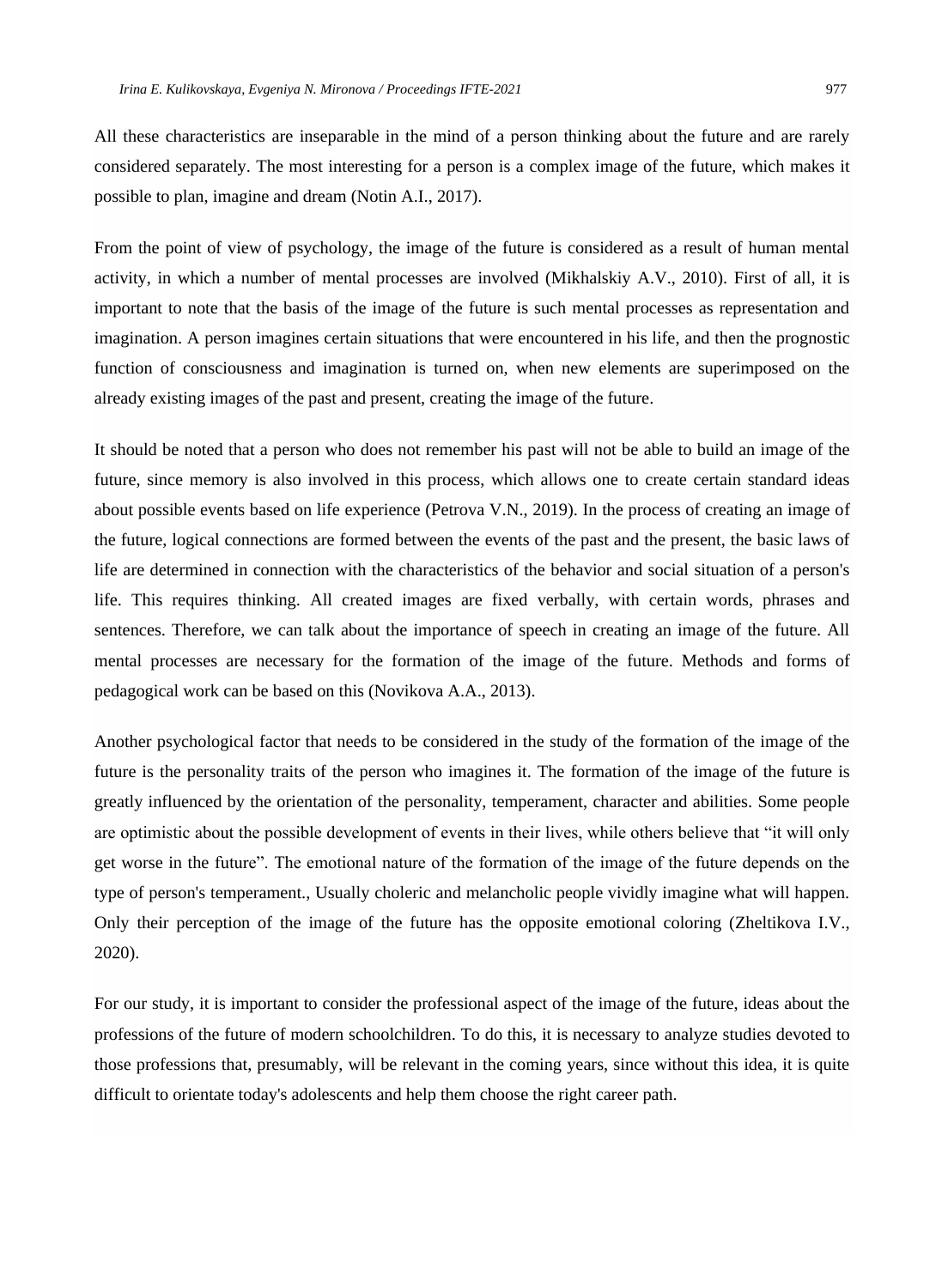In their article, V.T. Gabeev, I.E. Kulikovskaya and E.N. Mironova consider in detail the concept of the image of the profession of the future. Researchers note the fact that in connection with the new technological capabilities of modern society, the list of professions of the future is constantly transforming. At the same time, there is a problem that in the process of this transformation, the quality and focus of Russian education remain at the same level as many years ago, and schoolchildren do not receive the necessary skills that would enable them to be successful in the professions of the future (Gabeev V.T., Kulikovskaya I.E., Mironova E.N., 2021).

Predictive studies suggest that future specialists, who are still schoolchildren today, will have difficulties with career development, finding themselves and their professional niches. Every day, new technologies appear that need to be constantly mastered, but for this there are not enough teachers who are able to form the necessary competencies. At the same time, the database of innovative technologies is updated almost every day, if we look at this moment from the point of view of the process of world globalization (Chistyakova S.N., 2016).

According to sources, jobs will be significantly reduced by 2025, especially in manufacturing. It is planned to cut 25 million jobs, which is directly related to the process of automation of plants and factories. In fact, workers, even the most skilled ones, will not be needed anymore, since they will be replaced by various technical devices (Petrova V.N., 2019).

The same fate awaits engineers, designers and technologists, since every day more and more computer programs appear that are capable of performing the absolute majority of their functions.

It is assumed that in the near future, the most popular professions will be those that somehow function in the field of digital technologies. The constant introduction and expansion of these technologies creates new forms of entrepreneurial activity, leads to the emergence of new jobs and business ideas ( Novikova A.A., 2013).

In addition, professions related to analytical work in the field of computer technology, design and creation of computer programs, maintenance and development of social networks, advertising and other marketing activities will be popular in the next 5 years.

Teachers who have developed their own training programs for new specialties will be in demand in the labor market. Their work will most likely be carried out online, without personal contact with students (Zheltikova I.V., 2020).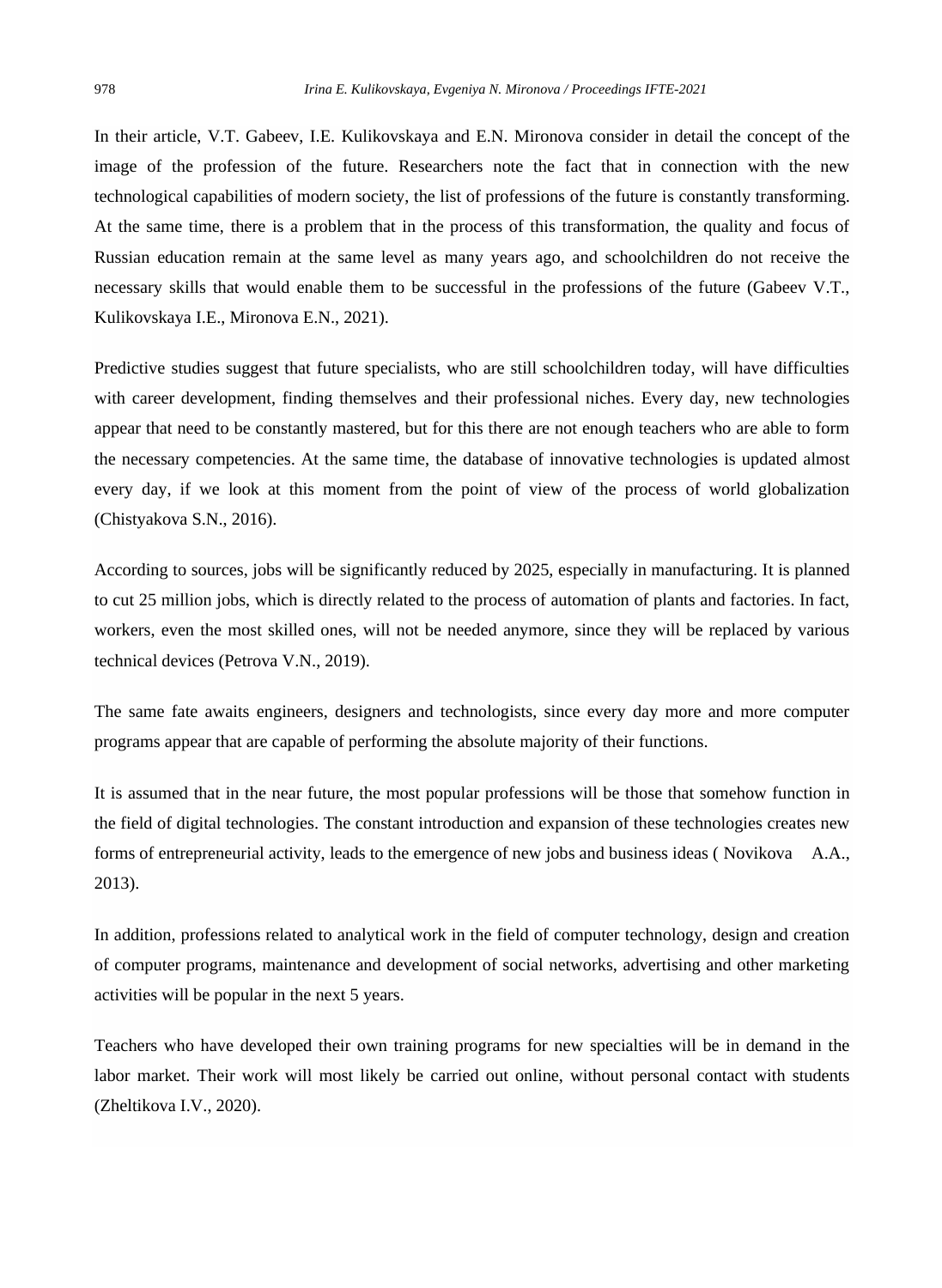Some researchers note a pronounced tendency to transfer the majority of workplaces to a remote form of interaction - with management, clients, customers, partners. Today it is associated with a pandemic, but in a couple of years it will become absolutely normal and standard when people stop going to work, performing their usual functions as an employee of the company (Gabeev V.T., Kulikovskaya I.E., Mironova E.N., 2021). It is much more convenient for employers to keep their employees on a freelance basis, not to pay them wages in the absence of completed work, not to rent an office, etc. (Petrova V.N., 2019).

At the same time, it should be noted that it is currently not possible to fully form a guaranteed image of the professions of the future, since the socio-economic conditions for the existence of society are changing so quickly that in a year a new economic reality may appear, in which there will be other priorities that are unknown to us now.

So, the image of the future and the professional component that it contains is a complex psychological formation based on various factors of an external and internal nature.

#### **Purpose and objectives of the study**

The problem of this study is the issue of what values today form the image of future professions in an adolescent of senior school age. Based on the analysis of the value orientations of adolescents, it is possible to identify those factors that form the specified image in them. The study considers, on the one hand, the value system of modern high school students who are on the path of choosing a profession and type of work activity, on the other hand, the factors that form this system. The values of a modern adolescent create an axiosphere that includes components of the adolescent's picture of the future world in personal, social and professional aspects (Kulikovskaya, 2019).

The purpose of this study is to determine the factors of shaping the image of the future in a modern adolescent of senior school age, as well as the image of the future profession.

# **Literature review**

Dictionary definition of the concept of a factor (from the Latin "factor" - doing, producing) - the cause, the driving force of any change, phenomenon.

The study of the architectonics of the value-semantic sphere of adolescents serves as the basis for the research of scientists in the field of psychology, sociology, philosophy, pedagogy and other sciences.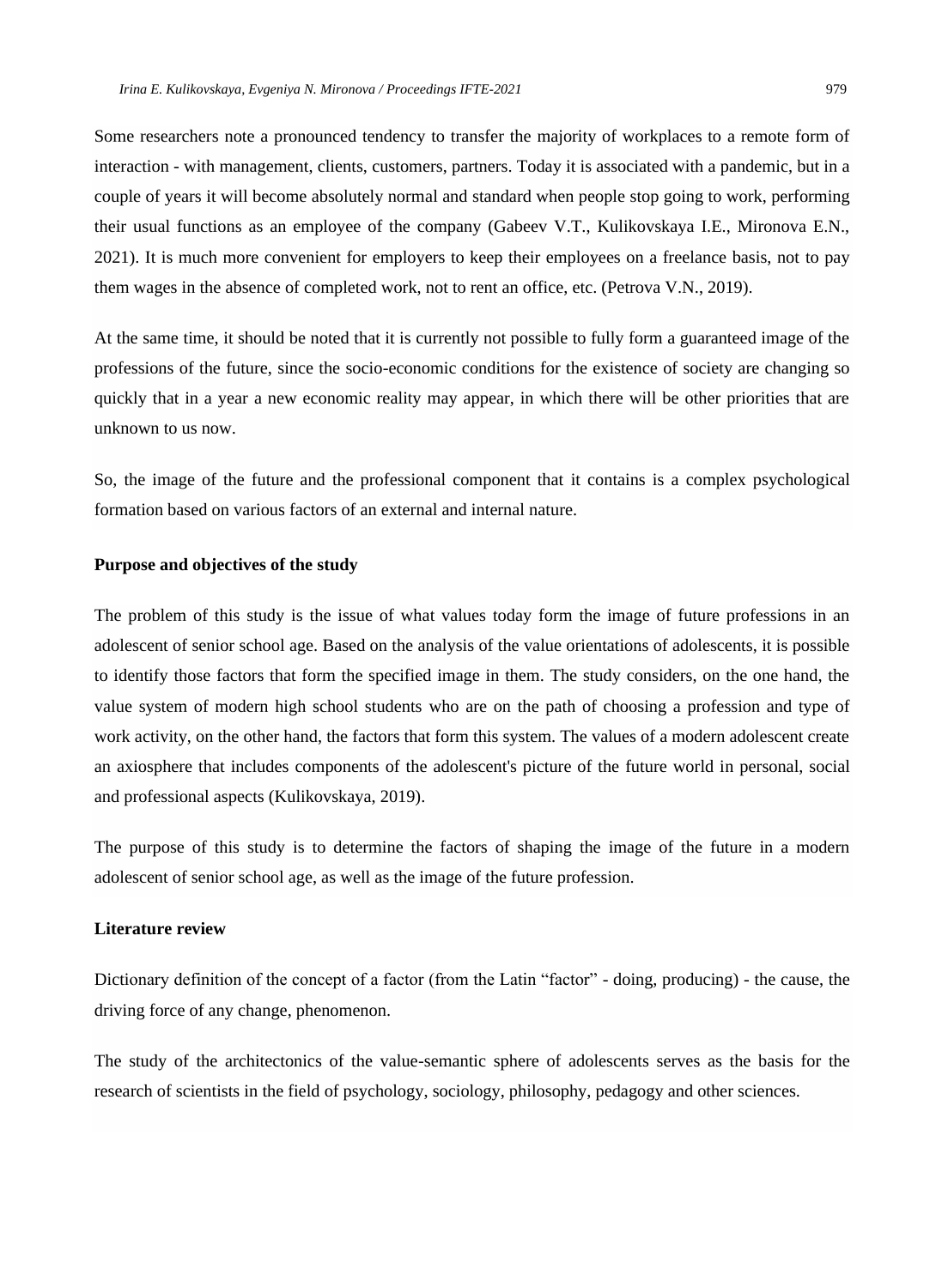To determine the factors of the formation of the image (picture) of the future, we studied the value world of a high school student, and for this, the most appropriate method is to study the value-semantic sphere of life of high school students. The studies of T. Teofilov, O. Sande, J. Galtung, Anita Rubin, Thomas Lombardo, I.E. Kulikovskaya, P.I. Arapova, M.V. Grigorieva, N.V. Petrikova, M.A. Kanishcheva, A.K. Belousova and others were analyzed.

Numerous studies of the picture of the future in the perception of adolescents are carried out by scientists from around the world. In Bulgaria, T. Teofilov identified forty-two professions of the future. All of these professions concentrate on new and modern technologies. The researcher believes that a kind of reboot in the professional sphere is obvious. The professions of the future form a new context for research in this area (Teofilov, 2019).

O. Sande (Sande, 1972) considers the concept of "awareness of the future", defines it as an active thought process connecting the future, present and past. Psychologically, the future seems to be a field for building its individual and social behavior, and society determines its place in the historical perspective.

J. Galtung argues that the future must be comprehended and subjectively experienced in the same way as the present, and it is necessary to treat it in the same way as the phenomena (Galtung, 1997). The researcher speaks of the need to study this relationship, as it helps to understand the motives that determine the actual behavior of individuals and social groups.

Finnish researcher Anita Rubin (Rubin, 2002) studied the attitude towards the future of student youth. She studied the answers of her respondents to the question of what can and should happen in the future. Research data, in her opinion, help to understand how ideas about the future are related to the present day and how they affect the actual behavior of young people (Zheltikova I.V., 2020).

Thomas Lombardo defines future awareness as a multifaceted psychological ability of a person, which includes several psychological processes such as perception, emotional attitude, motivation, memory, thinking, planning, intuition and imagination, self-identification and social interaction (Lombardo, 2017).

Russian scientists are also studying the problem of shaping the image of the future in the perception of a child (P.I. Arapova, M.V. Grigorieva, M.A. Kanishcheva, I.E. Kulikovskaya, N.V. Petrikov, L.S. Samsonenko and others). For our research, the approach of I.E. Kulikovskaya, who believes that reality for a child, especially at a young age, is no different from a fantastic vision of the world. The world for a child is a kind of fairy tale, and a child does not think about too deep problems if an adult does not tell him about them (Kulikovskaya, 2007).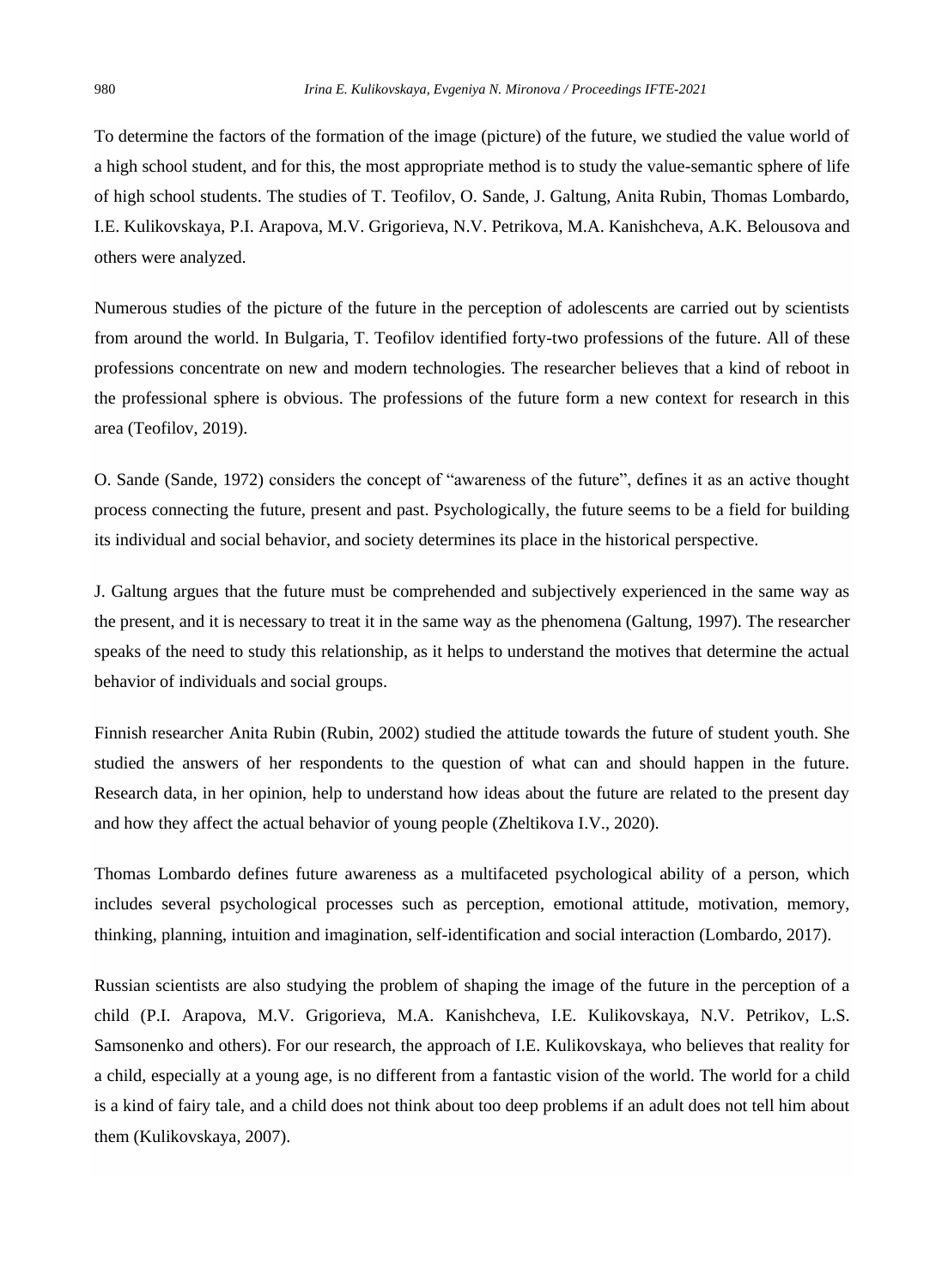I.E. Kulikovskaya connects the formation of a child's perception of the future with the socio-cultural space where the child develops. The researcher considers the socio-cultural space much broader than the cultural environment or socializing environment. The socio-cultural space is a space for the multifaceted development of a child. Dr. Kulikovskaya considers this space to be the most powerful in terms of socialization. This space includes family, school, media, and peer groups. This space is constantly changing, it is transforming, but at the same time it itself acts as a transforming factor. With a change in the socio-cultural space, there is a change in the child's perception of the world around him. Since the picture of the future is built on this perception, it is, therefore, a changing parameter (Kulikovskaya, 2008,).

Also I.E. Kulikovskaya thoroughly studies the problem of the formation of the image of the future in the perception of the child at the philosophical and pedagogical level. The scientist examines children's wisdom, which is not always can be understood by adults. Children may be interested in questions about how a person arose, what size the Universe is and what is beyond its boundaries, what dreams are and much more. I.E. Kulikovskaya sharply criticizes all attitudes associated with the child's rigid abidance to stereotypes and standards on the part of adults. In her opinion, it is necessary to provide children with a wide space for self-development, which is almost not done in modern education (Kulikovskaya, 2009).

The scientist analyzed the patterns that are laid down in the psychological and social development of adolescents and which determine the process of forming the image of the future. In her opinion, the image of the future is what is formed in consciousness and ultimately determines the picture of the world (Kulikovskaya, 2015). This image is formed in two planes (aspects): in the psychological and in the social ones. In the psychological aspect, the image of the future is a corresponding internal construct that has cognitive, emotional and behavioral components. In the social aspect, the image of the future is a product of socialization. At the same time, I.E. Kulikovskaya calls the idea of the future categorical. These categories, with which the child thinks and draws the future, also come from the agents of socialization (their sources can be family and school, a group of peers).

I.E. Kulikovskaya believes that the development and upbringing of a child in a changing world should find other, innovative methodological foundations. The problem is that adults are committed to old, stereotypical forms of upbringing, which is not suitable for modern times. Analyzing this problem from a philosophical and pedagogical position, the researcher suggests two ways:

- changing the forms and methods of upbringing in accordance with the requirements of the time (the easy way);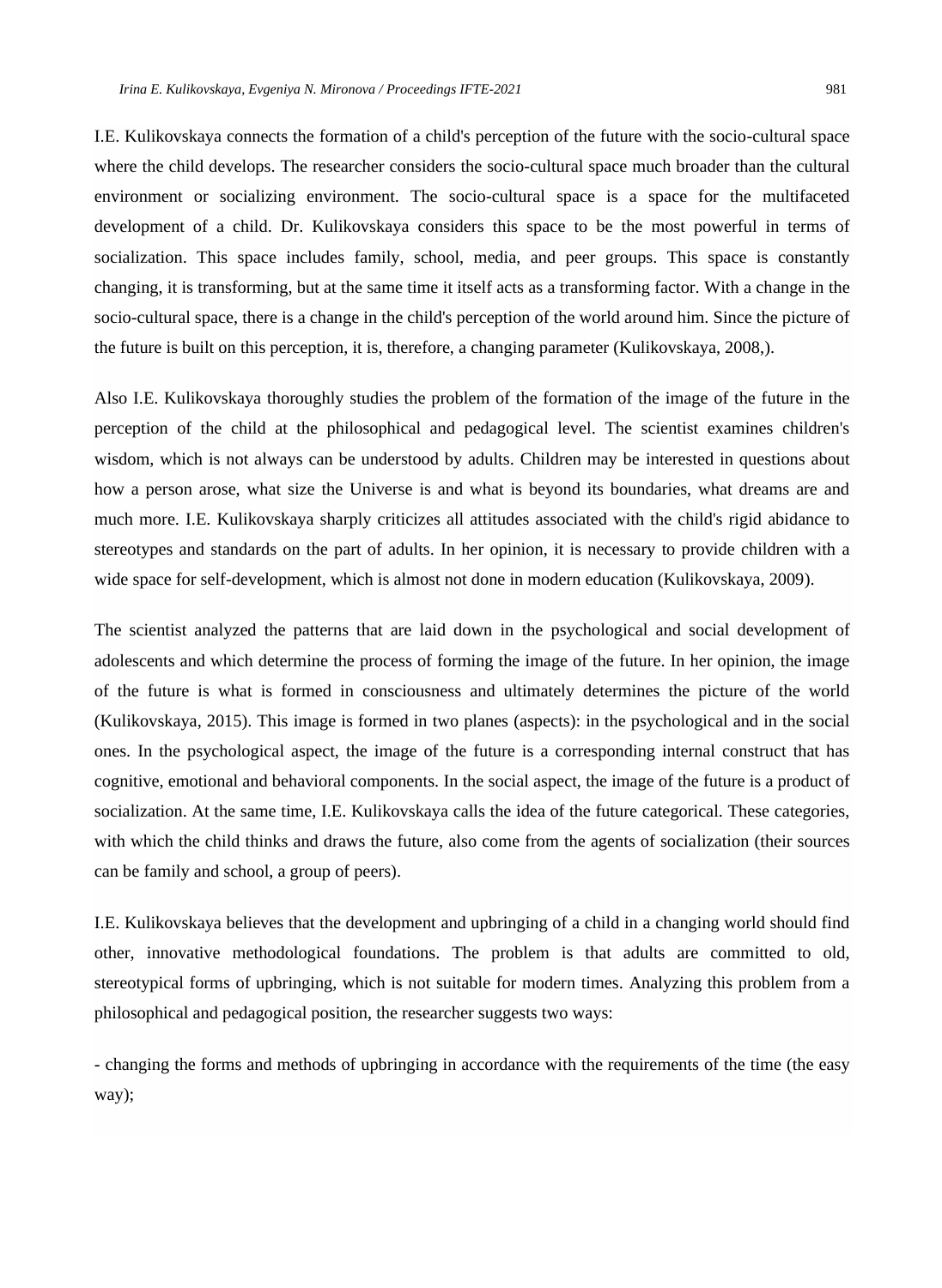- a radical deformation of the system of upbringing methods with a view of the future (a difficult, but more constructive way) (Kulikovskaya, 2019).

Finally, the structure of a child's idea of his future is formed at an older age. Researcher P.I. Arapova revealed that in adolescence, schoolchildren imagine their future worse than in youth (Arapova, 2015). This study confirms the facts established by I.E. Kulikovskaya. Indeed, in youth, the child already imagines his future, has stable interests, but all this is analyzed in comparison with adolescence, when stable psychological constructs and social attitudes have not yet been formed.

However, the picture of the future, even in youth, is not sufficiently formed. In its most general form, the image of the future depends on many factors. M.V. Grigorieva in her research calls socialization as a factor shaping this picture. The researcher notes, for example, that the picture of the future is differentiated among rural and urban youth due to differences in the nature of socialization. For example, the desire for material well-being among urban boys and girls is much more pronounced than among rural ones. This is explained by the differences in rural and urban living conditions (Grigorieva, 2012).

Most fully the image of the future of high school students is analyzed in the works by N.V. Petrikova. The researcher identifies two intersecting areas: personal-social and professional. The researcher connects the second area with the development of professional self-determination of senior pupils. In the area of intersection, according to the researcher, the formation of productive constructs takes place, which are responsible for the formation of a picture of the future in the mind of a high school student. However, high school graduates find themselves more attached to the issues of the professional aspect of the future. As N.V. Petrikova states, the professional component of the image (picture) of the future is most strongly developed. The researcher connects this regularity with external influence on the sphere of perception of the future by a high school student. At the same time, the researcher writes about the immediate plan of the future (the distant aspect is not developed in high school students). It is at the nearest level that the values, ideas and plans of young men and women are formed. All these components of the image of the future ultimately lead to the formation of ideas about the profession of the future (Petrikova, 2015).

L.S. Samsonenko studies in detail the issue of the life plans of modern boys and girls. Among the plans, first of all, the question of professional well-being is raised. At the same time, material well-being is in the first place, but no less young men and women dream of a career, of an interesting profession. The internally studied young men and women have not yet found their position on a professional level. Of the existing professions, young people mainly choose the profession of a manager and want to understand business.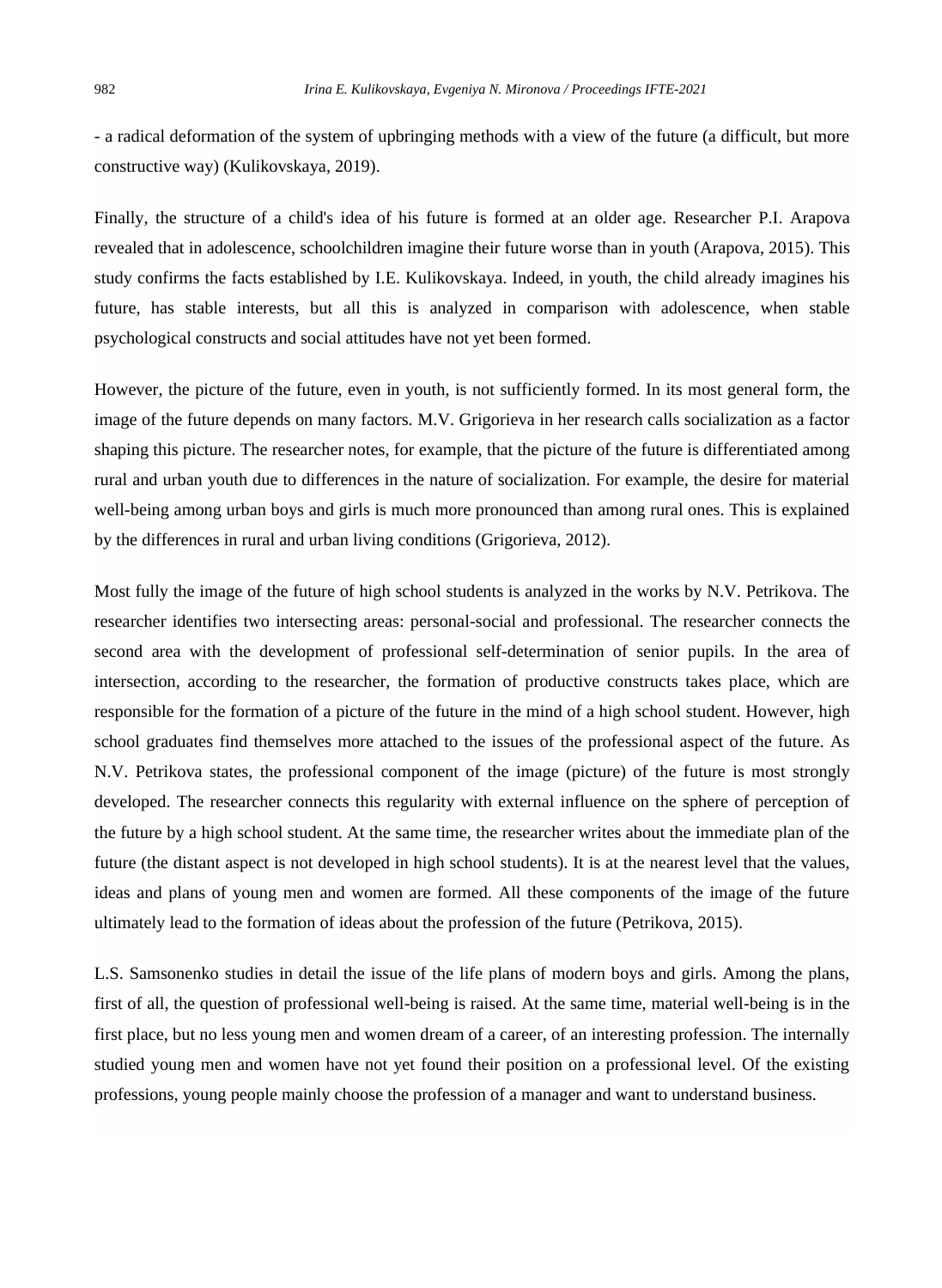Today's young people show a desire to have a strong, friendly family, but at the same time they believe that it is necessary first to get a decent job. According to the researcher, this is a constructive desire. Modern young men and women take a balanced and reasonable approach to the process of creating a family in the future. They consider this a great responsibility, they do not shift this responsibility either to parents or to the state. At the same time, today's young people are confident that the family should be supported at all levels. Fewer teenagers dream of leisure and wealth, putting self-development, self-knowledge and a constructive life in the foreground (Samsonenko, 2019).

M.A. Kanishcheva structurally approaches the description of the image (picture) of the future and the image of the profession among young people, connecting these images into a single motivational complex (Kanishcheva, 2016). The researcher notes that the image of the future begins to form earlier than the image of the future profession. However, with age, the latter becomes the leading component in the formation of a picture of the future.

A.K. Belousova writes about differentiation in the formation of the image of the future and the image of the future profession, depending on the national-territorial characteristics of childhood development (Belousova, 2014). Indeed, the formation of the image (picture) of the future and the image of the future profession does not proceed uniformly. The process depends on many factors, but the place of birth and the place of growing up are the most important factors in shaping the image of the future and the image of the future profession.

All these studies form the theoretical and methodological basis for studying the image (picture) of the future in modern high school students, but they do not answer the question of the ontogeny of the formation of children's ideas about the professions of the future. In addition, individual studies in this area do not allow us to single out precisely those formative factors that determine the image of the future professions among modern high school students.

#### **Methodology**

We have defined a set of methods for studying the features of the formation of the image (picture) of the professions of the future. These methods have been tested in various educational systems at the psychological and pedagogical level.

To study the competence of high school students in the formation of an image (picture) of the future, the method of motivational induction by J. Nutten is used. The Belgian scientist published a book in 1980, which described the methodology for studying the motivational sphere of adolescents.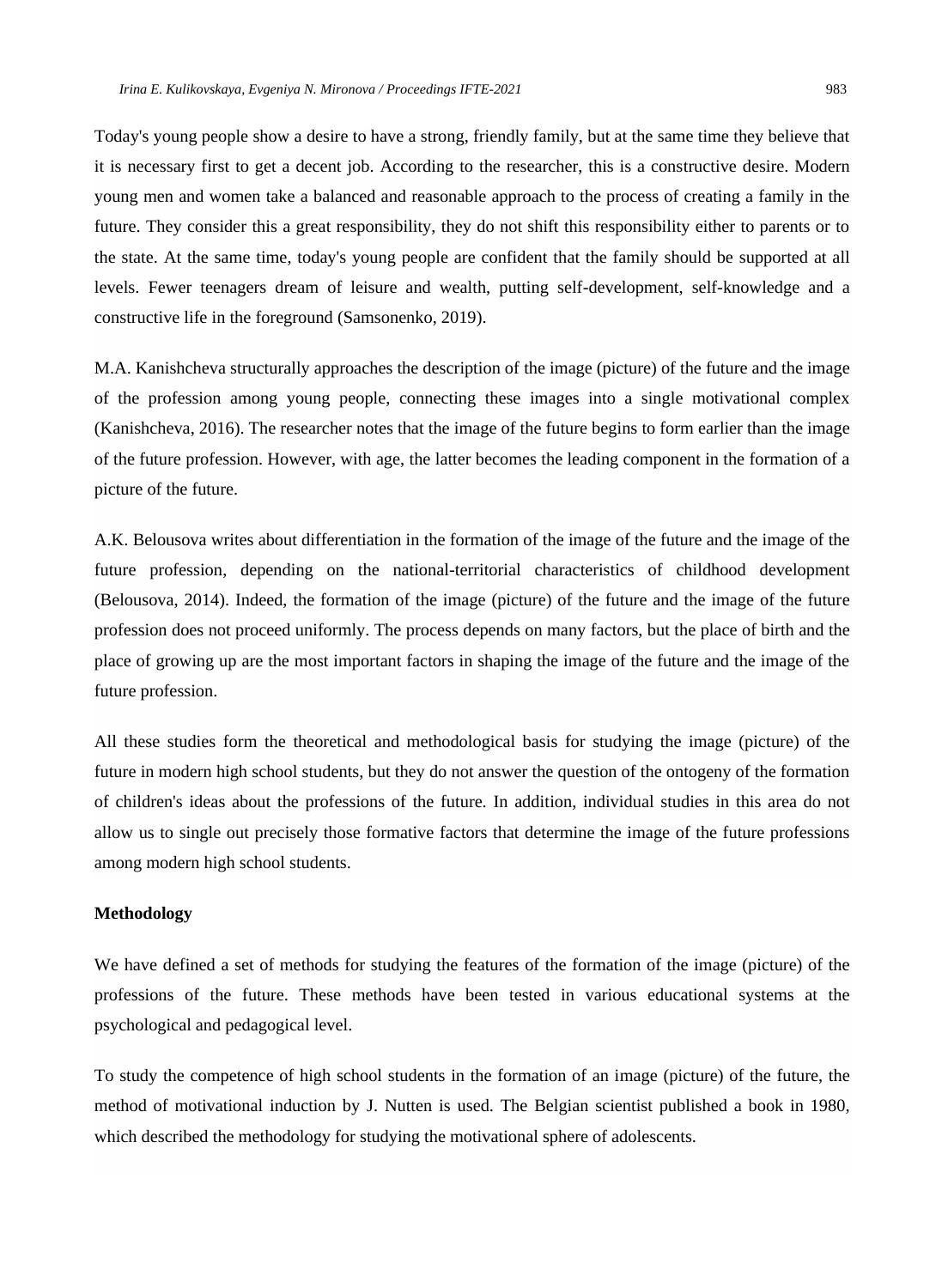This technique efficiently explores the image (picture) of the future in the time frame. Besides, the study proceeds in the context of representativeness.

For each object under study, the following become relevant:

- current goals;

- distant goals.

Distant goals are also called target ones. Such goals are defined by J. Nutten as motivational. The content of J. Nutten's methodology lies in the actualization of sixty unfinished sentences, which are divided into inductors:

- forty positive inductors;

- twenty negative inductors.

The Russian version of the J. Nutten's methodology, developed by D.A. Leontiev, contains only forty sentences. For the analysis and evaluation of the results, it is proposed to use three elements:

- real time code;
- social time code;
- content analysis code.

Content motives are analyzed. The purpose of the analysis is to classify motivational subjects terminologically - in those categories that actually have a motivating effect, make it possible to establish behavioral connections. Behavioral connections are of a nature that integrates motives, needs, and activities. Relationships are also reflected in the image (picture) of the future object of research. It is possible to fully study this image in terms of those motivational attitudes and logical connections between motives, needs and activities that form the directly studied picture of the future.

The subject generally expresses a specific object, but the analysis should focus on the interaction of the individual with the world when certain behavioral attitudes are manifested. These attitudes are encoded in a specific way, in particular, for example, in the needs of physiological survival. Also, if the focus is on social contacts, then they are encoded in the needs of social interaction.

Symbols are used for encoding. These same symbols systematize motivation. Symbols have a complex structure: they consist of motives that define two main components:

- striving for a tangible or intangible object;

- behavioral reactions and attitudes.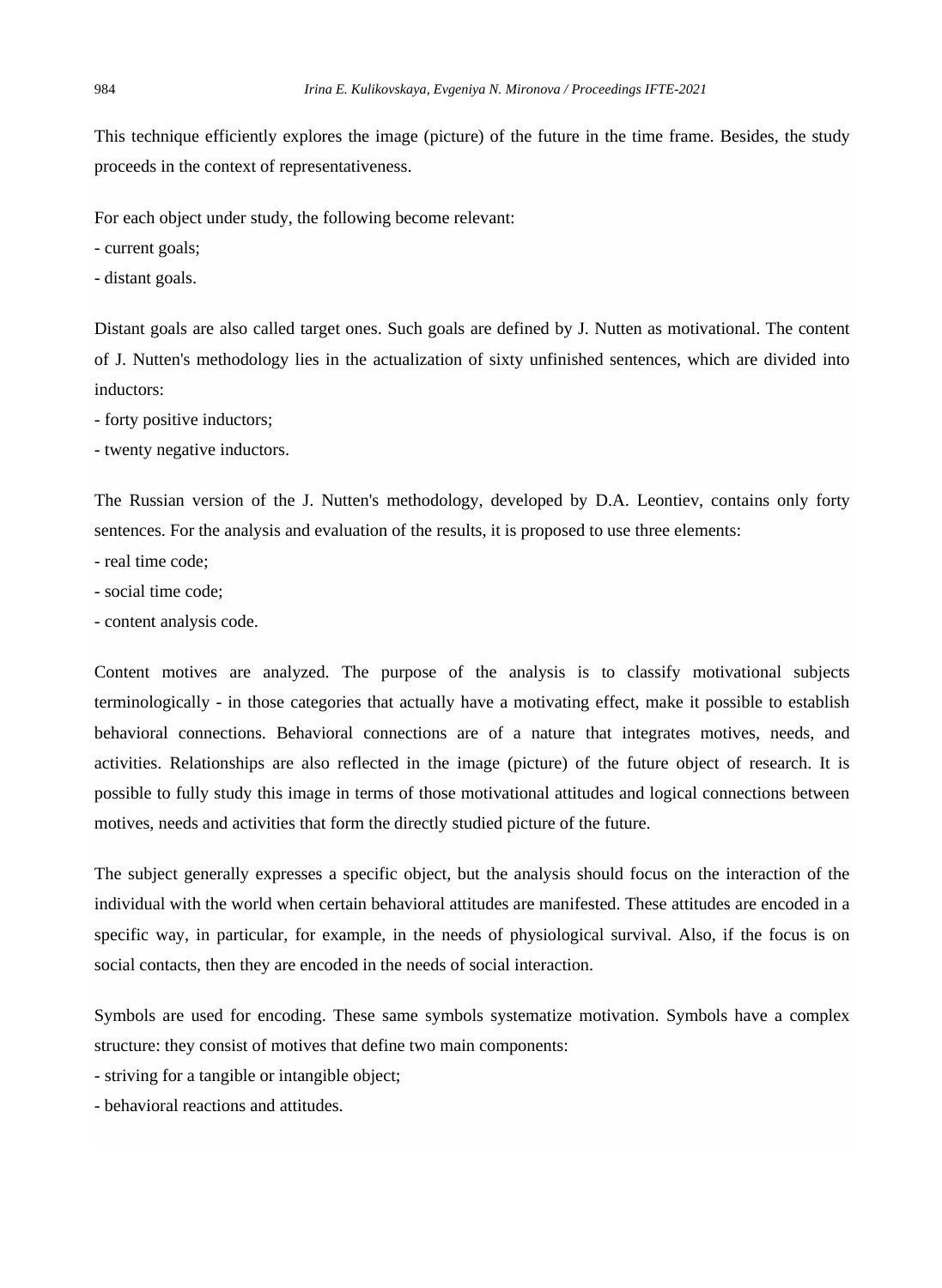Periodization when coding is important, because a person has different priorities at different times. In the near future, a high school student may strive to successfully pass exams, enter a university, and in the long term, for example, go abroad with his parents. All this is determined by a different set of motives. For example, a high school student is focused on learning foreign languages. Foreign languages can be important:

- a) for successful admission to the relevant faculty (near-term perspective);
- b) for the successful life abroad (long-term perspective).

These perspectives can be logically related. For example, a high school student understands that without successful admission to the relevant faculty, a successful life abroad is impossible (dependence of a distant perspective on a near one).

High school students still cannot fully outline their prospects for a very distant future. Real-time codes that cover large periods are not available to them. However, an exemplary description, which provides insight rather than assurance, is available to them. This description is used to analyze the temporal picture of the future.

To study the value orientations of high school students in the process of forming an image (picture) of the future, M. Rokich test "Value orientations" is used. This test is aimed at studying the value-semantic sphere of human life. The test subject is offered a set of eighteen value cards. They must be arranged in order of importance for the subject personally. The results of the methodology are analyzed at a qualitative level. At the same time, the examiner can distinguish other categories of values:

- abstract and concrete;
- personal and social;
- leisure and professional.

To study the personal characteristics of high school students in shaping the image (picture) of the future, the questionnaire of G. Shmishek and K. Leonhard is used. This questionnaire allows identifying the types of character accentuations that determine the image (picture) of the future. Each type of accentuation determines a certain set of personality characteristics, on which the image (picture) of its future depends. In adolescence, this dependence is expressed quite clearly. High school students with a stuck type of accentuation, for example, find it much easier to choose a lifestyle, but difficult to choose a profession. There is a discrepancy between the image (picture) of the future and the image of the future profession.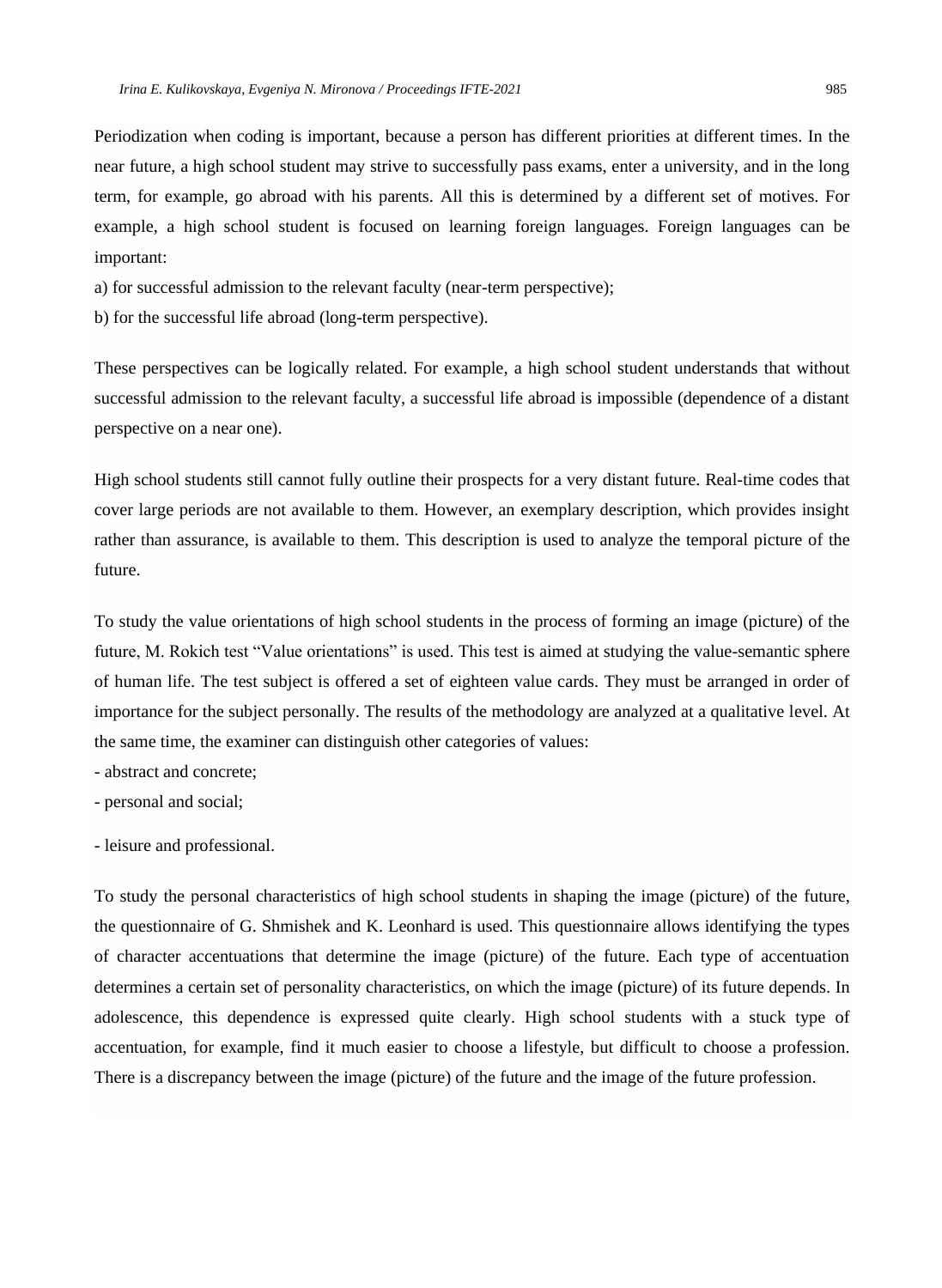However, the establishment of the type of accentuation does not allow one to unambiguously determine the future preferences of high school students, since the parameter of personal characteristics is flexible in nature. This parameter can be subject to significant changes. It is important to establish the relationship between the identified accentuation and behavioral responses. The stronger this relationship, the more productive the process of identifying the image (picture) of the future high school student and the image of the future profession will be. High school students answer the questionnaire. One point is assigned to the answer. Assessment of accentuation by the method is as follows. The number of answers is multiplied by a certain coefficient, which sets the limit of twenty-four points. The accentuation is updated from a specific number of points.

In practical psychology of personality, there are three scales for establishing accentuation:

- twelve-point;
- fifteen-point;
- nineteen-point.

The nineteen-point scale is currently preferred. Moreover, this choice turns out to be justified. If twelve points are chosen as a determinant of accentuation, then the following comes out: at twelve, six answers are enough to establish the type of accentuation. However, there is precisely the boundary range of values, equal to the scale from fifteen to nineteen. It is this area that determines exclusively the orientation of the personality towards the development of this type of accentuation. In this area, accentuation is weak, insignificant, therefore, it is unacceptable to draw conclusions on its basis. However, even after reaching nineteen points, the accentuation turns out to be rather weak. At the same time, at twenty-four points, the threshold of very strong accentuation is already reached.

It is for this reason that a twelve-point scale for assessing accentuation should be adopted, which may also be associated with the following points:

1) a twelve-point scale is determined by a sufficient set of criteria to judge the type of accentuation in terms of choosing a way to conceptualize data and results, interpreting the latter in accordance with the goals and objectives of a research nature;

2) half of the answers is a sufficient and normal indicator to determine the type of accentuation.

If we choose the twelve-point scale as the determining one, then the equality to twelve or the excess of this number may serve as a reason for formulating a conclusion about the severity of the type of accentuation of this category.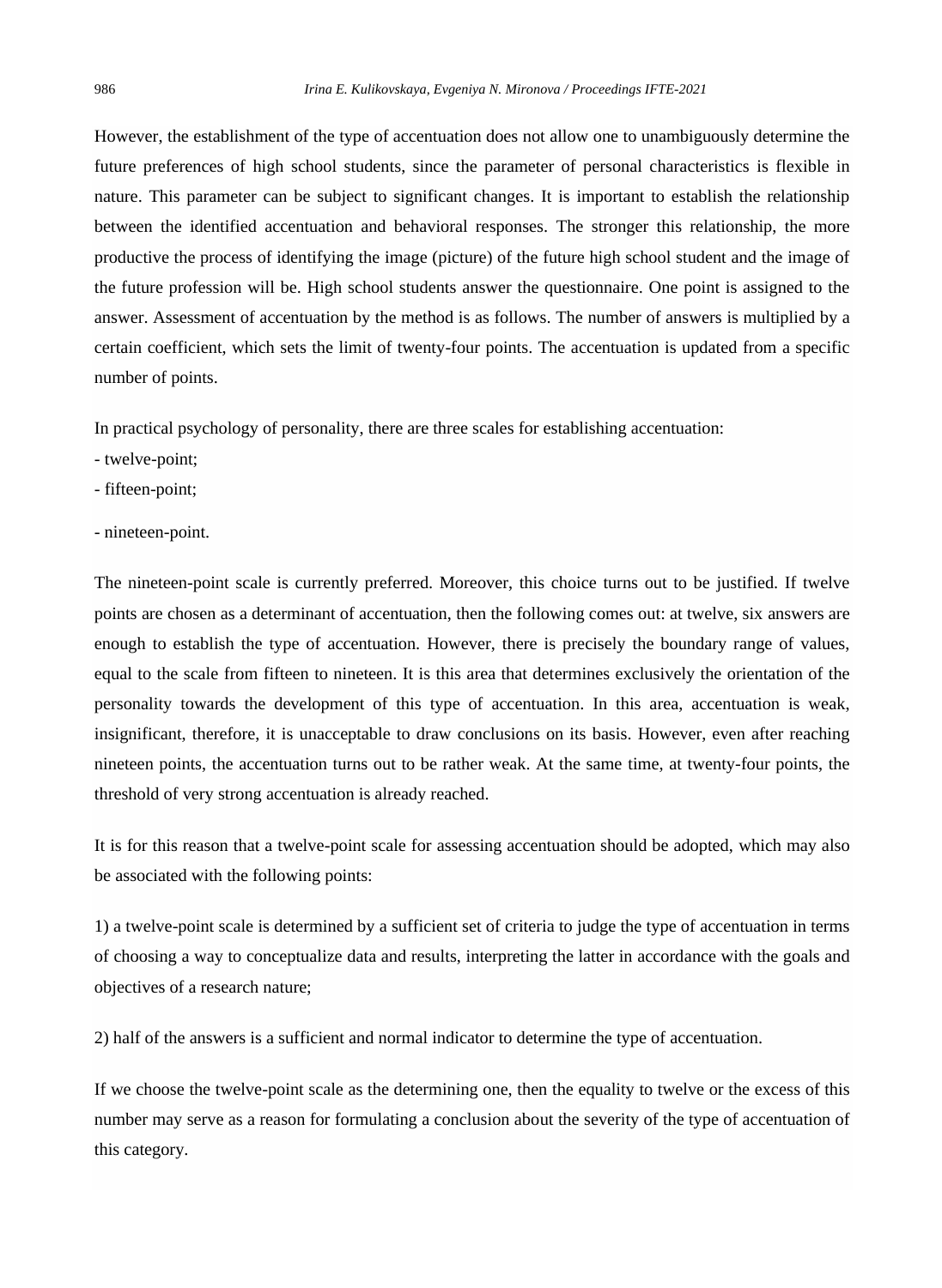To study the motives of high school students to choose a profession of the future, the test questionnaire "Motives for choosing a profession" (S.S. Grunshpun) is used. Twenty-four motives for choosing a future profession are proposed. High school students should evaluate the importance of each motive for themselves personally. Significance is the indicator that determines the image (picture) of the future of the person. The choice is made in a fairly stable format - self-orientation. At the same time, the high school student chooses those motives that he will be guided by both when choosing a style of future life and when choosing a future profession. This is very important for the prospective assessment, which is made according to the results of empirical research in this area. Then it will be possible to establish relevant links with the type of accentuation.

To study the professional orientations of high school students, the test by E. Klimov is used. This test was actively used in Soviet times to analyze the choice of profession by high school students. At the same time, the author identifies several types of professions:

Man-nature.

Man-technology.

Man-man.

Man-sign system.

Man-artistic image.

To determine the influence on the formation of the image (picture) of the future, it is necessary to study the value world of a high school student, and for this, the most appropriate method is to study the valuesemantic sphere of life of high school students. Also, the formation of an image (picture) of the future depends directly on the personal qualities of the student himself, and for this, a survey is the most suitable.

# **Results**

The modern schoolchild demonstrates adherence to completely different values than it was even two decades ago. This is a natural process involving changes that connect the child's inner world and the world around him. Values also change under the influence of active agents of socialization (families, schools). We found that intragroup interactions in adolescents influence the choice of future profession, since peers have more influence than adults. Accordingly, a picture of the world of adolescents is formed, including a picture of the future. The content of the picture of the future world directly includes the image of the future formed in the process of socialization and education of children.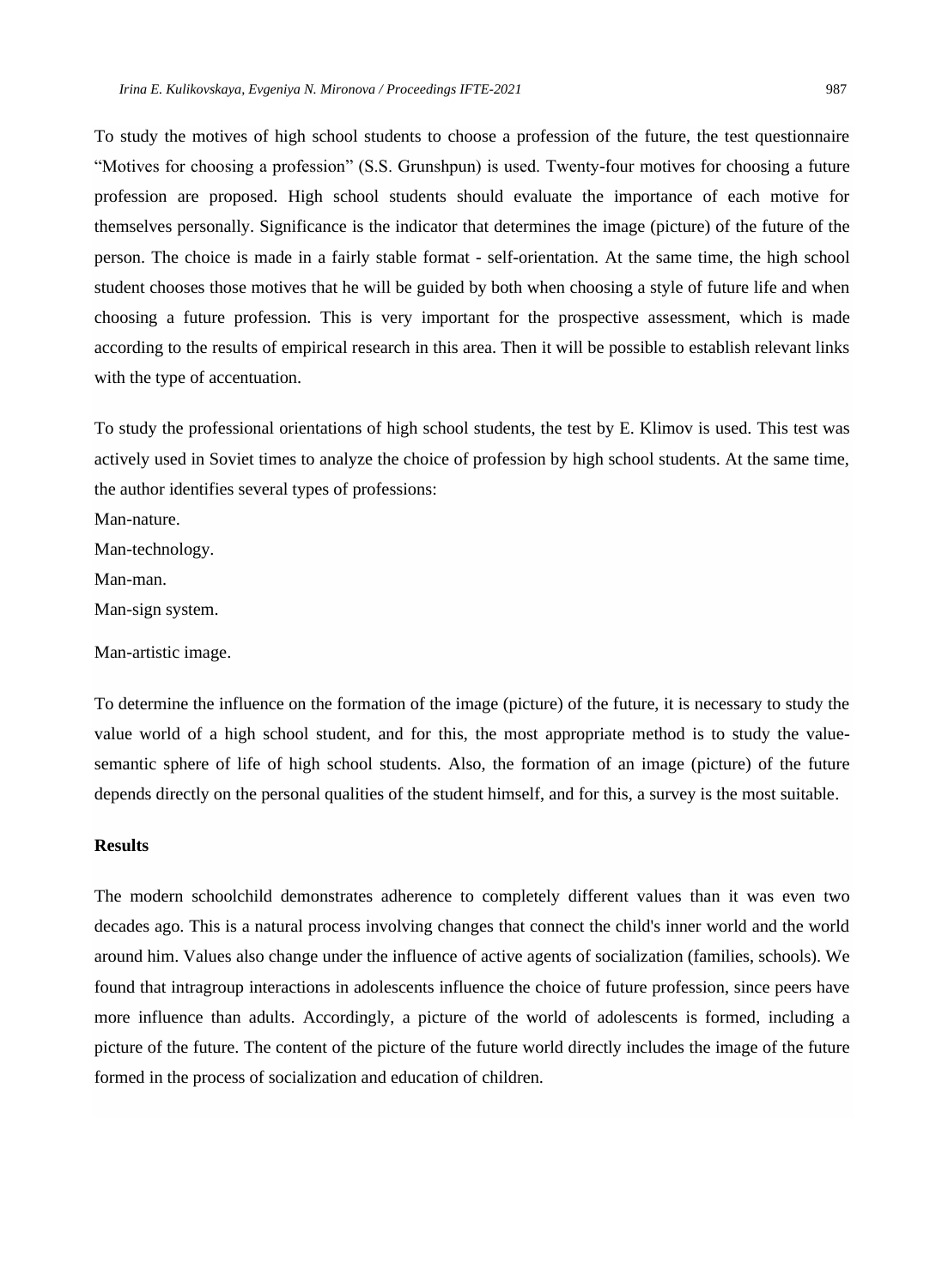One of the components of the adolescents' picture of the world is the image of the professions of the future, which will replace the well-known and familiar professions of today. The image of the professions of the future includes not only individual human functions, but also values that are the driving force behind the development of the younger generation.

#### **Discussion**

For modern high school students, the image (picture) of the future certainly includes the image of future professions, since the majority thinks about the prospective professional activity. The image of the professions of the future is an important element of the image (picture) of the future as a whole. Choosing the professional trajectory is based on perceptions of the possible options. The following aspects contribute to the formation of the image (picture) of the future and the image of the profession among high school students:

- personal;

- social;

- professional.

Among the personal motives that form the image of the future profession among high school students, material well-being dominates. Among the social motives that form the image of the future profession among high school students, the dominant feature is the ability to benefit society.

### **Conclusion**

It can be concluded that the formation of the image of the future and the image of the profession of the future is influenced by both economic, socio-cultural factors, and personal characteristics of a person. To organize effective events for the formation of a positive, high-quality image of the profession of the future among high school students in a modern Russian school, it is necessary to provide a number of pedagogical conditions associated not only with the provision of a sufficient material and technical base, but also with the formation of special methods and technologies for working with schoolchildren, both of theoretical and practical nature.

The paper was prepared with the financial support of the Russian Foundation for Basic Research within the framework of the scientific project No. 20-313-90057.

#### **References**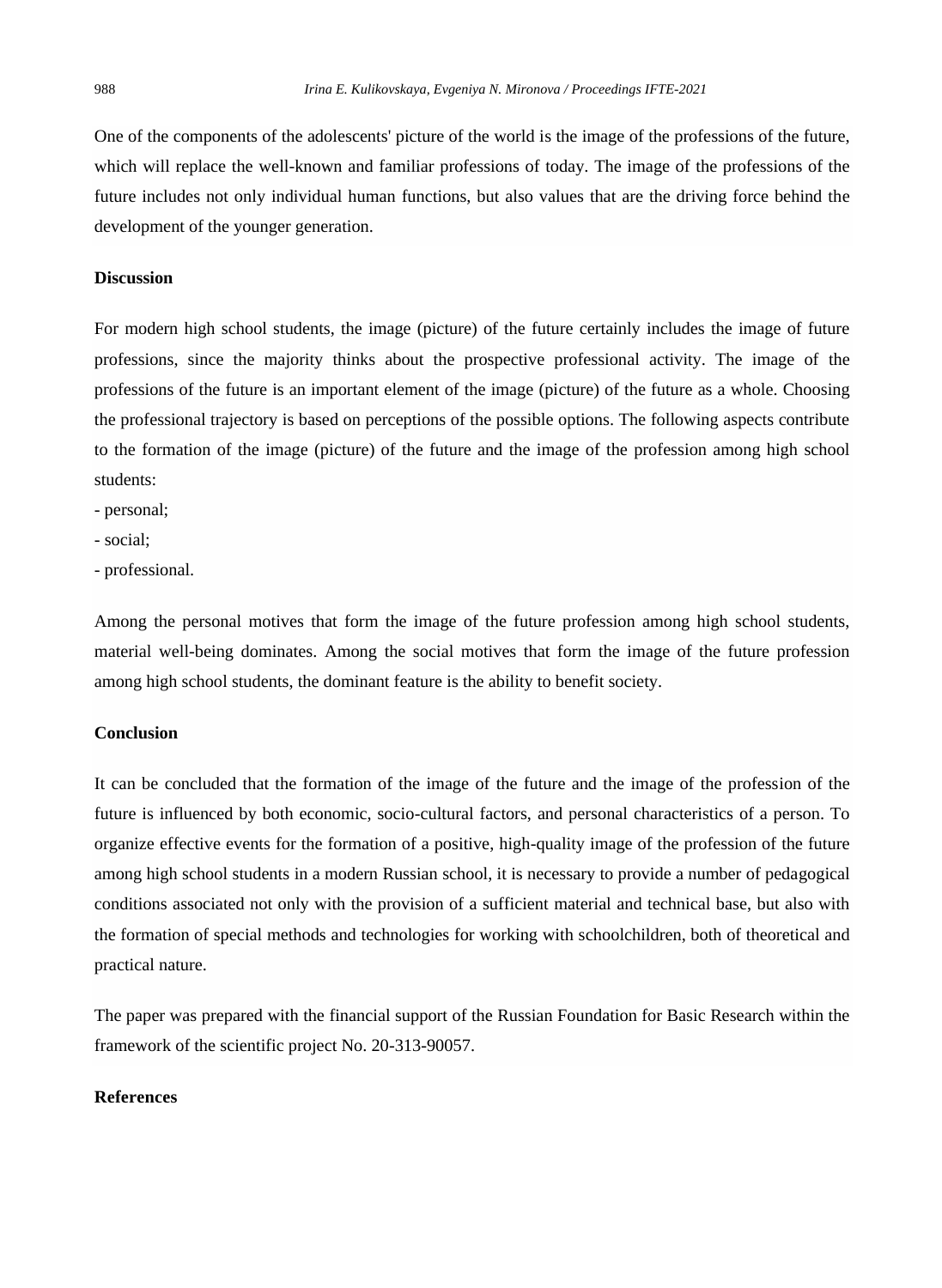- Arapova P.I. (2015) The image of the future and the choice of life path in adolescence. Moscow: Vestnik of PSTGU, 1 (36).
- Belousova A.K. (2014) Features of the semantic layer of the image of the world of students of different nationalities in the south of Russia. Moscow: Psychology of teaching, 2, 5–18.
- Gabeev V.T., Kulikovskaya I.E., Mironova E.N. (2021) The problem of the formation of the image of the professions of the future in modern research. Moscow: Modern teacher Education, 1, 19-24.
- Grigorieva M.V. (2012) High school students' ideas about their future depending on the conditions of socialization. Moscow: Theory and practice of social development.
- Zheltikova I.V. (2020) Studies of the future and the place of the concept "image of the future" in them. Moscow: Philosophical Thought, 2020, 2, 15 - 32. DOI: 10.25136/2409-8728.2020.2.32302
- Kanishcheva M.A. (2016) Features of the image of the future in students with different levels of subjective control. M.A. Kanishcheva: abstract of the thesis of Ph.D. in Psychology: 19.00.13. Rostov-on-Don, 2016, 190.
- Kulikovskaya I.E. (2009) The wisdom of the child's heart: philosophical and pedagogical understanding of the problem (Chapter of the monograph). Monograph "Problems of spiritual values in philosophy and culture". Book 2. Novosibirsk: CDSC.
- Kulikovskaya I.E. (2019) Child's attitude to information in the context of modern megatrends (Chapter of the collective monograph). Humanitarian problems of our time: man and society. Book 9. Novosibirsk: CDSC.
- Kulikovskaya I.E. (2008) Developing upbringing of a child in a changing socio-cultural space (Chapter of the monograph). Modern educational technologies: psychology and pedagogy: Monograph / Ed. E.V. Korotaeva, S.S. Chernov. Book 2. Novosibirsk: CDSC, Sibprint, 74–104.

Kulikovskaya I.E. (2007) Child in the space and time of a fairy tale (Monograph). Rostov-on-Don: PI SFU.

Mikhalskiy A.V. (2010) Formation of the image of the future: development of ability. Novosibirsk: Psychology and pedagogy: methods and problems of practical application.

Novikova A.A. (2013) The image of the future and its formation in society. Tver: Tver State University.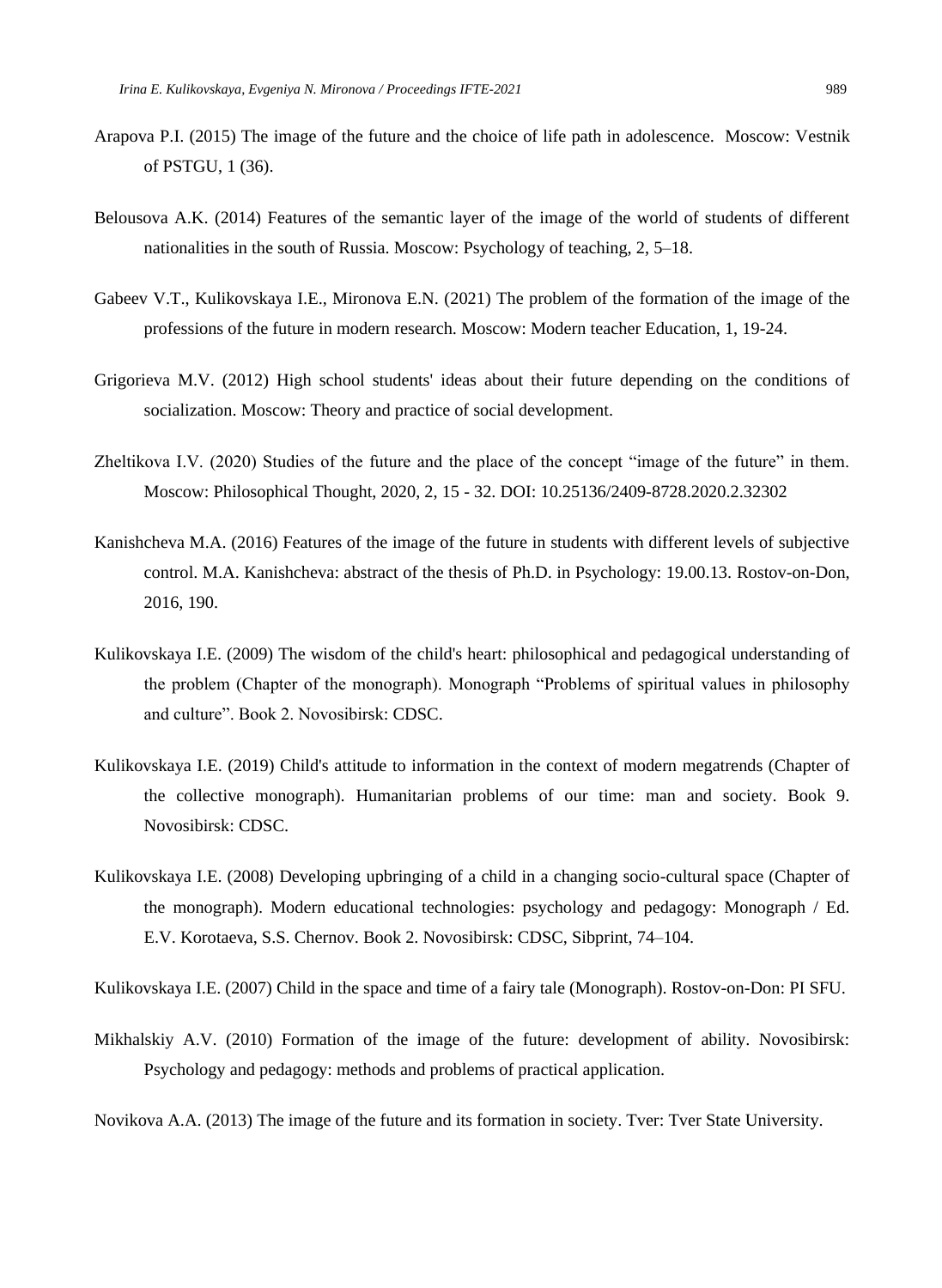- Notin A.I. (2017) On the meaning of the formation of the image of the future. Moscow: Pereprava. Orthodox electronic journal.
- Petrikova N.V. (2015) Features of the structure of the image of the future of modern high school students. Moscow: Psychological sciences.
- Petrova V.N. (2019) The image of the future as a predictor of professional development. Abstract of the thesis for the degree of Doctor of Psychology. Tomsk: National Research Tomsk State University.
- Samsonenko L.S. (2019) Study of life plans in modern high school students. Bulgaria, Plovdiv: Balkan Scientific Review. Vol. 3, 3 (5), 58–61.
- Solntsev S.A. (2019) The image of the future: important aspects of human upbringing or what kind of person does society need? MediaMera. Informational portal. - [Electronic resource] https://mediamera.ru/post/28740 (Access date: 25.03.2021)
- Chistyakova S.N. (2016) Professional self-determination and professional career of youth. Moscow: Education, 106.
- Galtung J., Inayatullah S. (1997) (Eds.) Macrohistory and macrohistorians: Perspectives on individual, social, and civilizational change. Westport: Praeger, 1997.
- Kulikovskaya I. E. (2013) Axiological Sphere of Dialogue of Cultures: Phenomenon, Architectonics, Ontogenesis. Rostov-on-Don: World Applied Sciences Journal 25 (10): 1416-1422, 2013. ISSN 1818-4952. © IDOSI Publications, 2013. DOI: 10.5829/idosi.wasj.2013.25.10.13421
- Kulikovskaya, I. E., Veresov N.N. (2015) Human World-Outlook Evolution: From L.S. Vygotsky to Modern Times. Mediterranean Journal of Social Sciences. Vol 6 No 3 S1. ISSN 2039-2117 (online) ISSN 2039-9340 (print). Doi:10.5901/mjss.2015.v6n3s1p570. 570-574.

Lombardo T. (2017) Future consciousness: The path to purposeful evolution. Changemakers Books.

- Rubin A. (2002) Tulevaisuudentutkimuksen käsitteitä [Concepts of futures research]. Kamppinen, O. Kuusi, S. Söderlund (Eds.). Tulevaisuudentutkimus: perusteet ja sovelluksia [Futures research: foundations and applications] (pp. 889–908). Helsinki: Suomalaisen irjallisuuden Seura.
- Sande Ö. (1972) Future consciousness. Journal of Peace Research. 9.